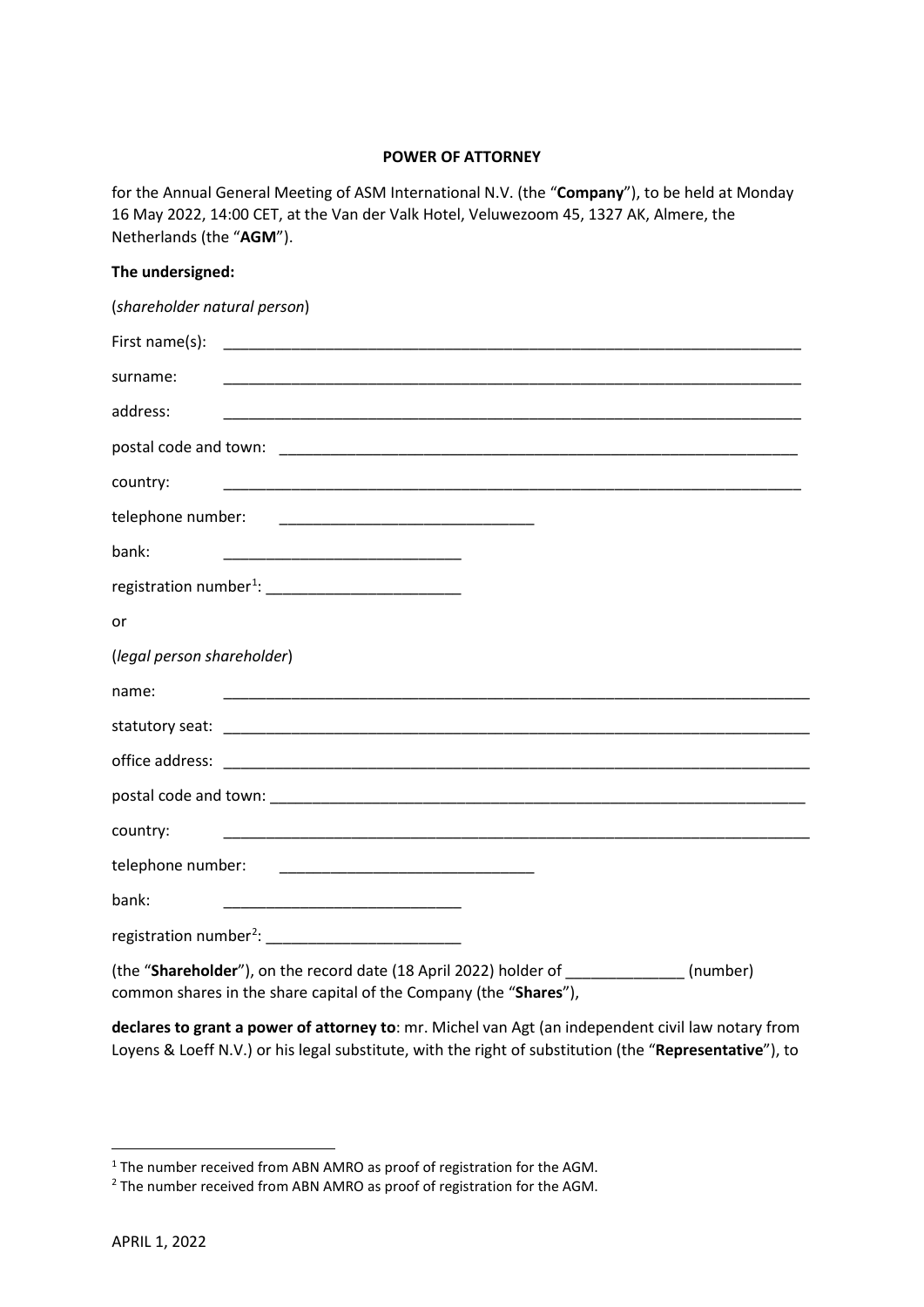attend and address the AGM on behalf of the Shareholder and to cast votes (electronically or otherwise) on the Shares in accordance with the following instructions set out below<sup>[3](#page-1-0)</sup>:

|                | Agenda item                                        | In favour | <b>Against</b> | abstain |
|----------------|----------------------------------------------------|-----------|----------------|---------|
| $\mathbf{1}$   | Opening / Announcements                            | n.a.      | n.a.           | n.a.    |
| $\overline{2}$ | Report on the financial year 2021                  | n.a.      | n.a.           | n.a.    |
| 3              | <b>Remuneration Report 2021</b>                    |           |                |         |
| 4              | Adoption of the Annual Accounts 2021               |           |                |         |
| 5              | Adoption of dividend proposal                      |           |                |         |
| 6              | Discharge of the members of the Management         |           |                |         |
|                | <b>Board</b>                                       |           |                |         |
| $\overline{7}$ | Discharge of the members of the Supervisory Board  |           |                |         |
| 8              | <b>Remuneration Policy Management Board</b>        |           |                |         |
| 9              | Composition of the Management Board                |           |                |         |
|                |                                                    |           |                |         |
|                | Appointment of Mr. H. M'Saad as new member of      |           |                |         |
|                | the Management Board                               |           |                |         |
| 10             | <b>Remuneration Policy Supervisory Board</b>       |           |                |         |
| 11             | Composition of the Supervisory Board               |           |                |         |
|                |                                                    |           |                |         |
|                | Reappointment of Mr. M.J.C. de Jong to the         |           |                |         |
|                | <b>Supervisory Board</b>                           |           |                |         |
| 12             | Appointment of the Company's auditor for the       |           |                |         |
|                | financial year 2022                                |           |                |         |
| 13(a)          | Designation of the Management Board as the         |           |                |         |
|                | competent body to issue common shares and rights   |           |                |         |
|                | to acquire common shares                           |           |                |         |
| 13(b)          | Designation of the Management Board as the         |           |                |         |
|                | competent body to set aside any pre-emptive rights |           |                |         |
|                | with respect to the issue of common shares and     |           |                |         |
|                | rights to acquire common shares                    |           |                |         |
| 14             | Authorization of the Management Board to           |           |                |         |
|                | repurchase common shares in the Company            |           |                |         |
| 15             | Any other business                                 | n.a.      | n.a.           | n.a.    |
| 16             | Closure                                            | n.a.      | n.a.           | n.a.    |

## **and declares**:

to indemnify and to hold harmless the Representative against any claims, actions or proceedings made against the Representative and against any damages, costs and expenses that the Representative might incur in connection with this power of attorney and to agree that the Representative undertakes any action that the Shareholder could or would be entitled to undertake.

<span id="page-1-0"></span><sup>&</sup>lt;sup>3</sup> If you do not give voting instructions, your proxy shall be deemed to include a voting instruction in favor of all proposals made by the Management Board and/or the Supervisory Board.